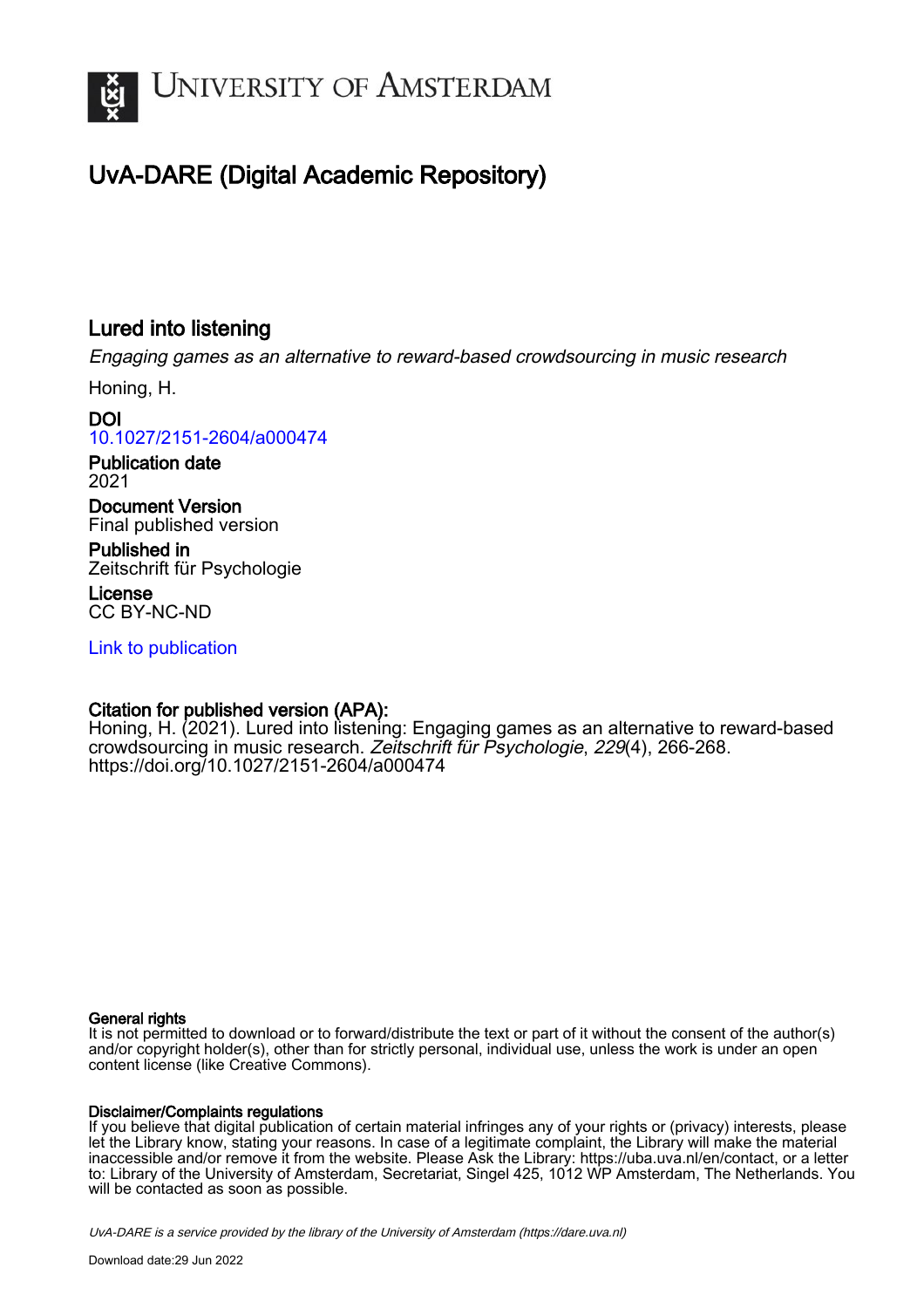

# Lured Into Listening

# Engaging Games as an Alternative to Reward-Based Crowdsourcing in Music Research

Henkjan Honing

Music Cognition Group, Institute for Logic, Language and Computation, University of Amsterdam, The Netherlands

Abstract: This brief statement revisits some earlier observations on what makes web-based experiments, and especially citizen science using engaging games, an attractive alternative to laboratory-based setups. It suggests web-based experimenting to be a full-grown alternative to traditional laboratory-based experiments, especially in the field of music cognition, where sampling bias is a common problem and large amounts of empirical data are needed to characterize individual variability.

**Keywords:** web-based experiments, citizen science, methodology, music cognition, comparative musicology

For the field of music cognition, an important impact of the arrival of the Internet was that it offered researchers a much longed-for opportunity to do listening experiments outside the laboratory. Next to the advantages of versatility and the external validity of the experimental results, web-based experiments can – as became clear over the years –, attract a much larger, more diverse, and intrinsically motivated group of participants, as compared to the usual laboratory experiment (Germine et al., 2012; Honing, 2010; Honing & Ladinig, 2008; Honing & Reips, 2008). These three characteristics continue to play an important role in the domain of music cognition and contribute to a complete understanding of our capacity for music (Honing et al., 2015).

In this short statement, I will revisit some earlier observations on what makes web-based experiments, and especially citizen science using engaging games, an attractive alternative to laboratory-based setups, and will outline some promising directions for the near future.

# On Standardization, Control, and Reward in Web-Based Experiments

While research in the cognitive sciences is increasingly using web-based setups (accelerated during the COVID-19 pandemic) and taking advantage of online crowdsourcing platforms, such as Amazon's Mechanical Turk (MTurk), for the collection of large amounts of empirical data, there is a continuing concern with the issue of replicability (Stewart et al., 2017) and the apparent lack of control one has in web-based as opposed to laboratory-based experiments. Where in the laboratory, most relevant factors,

including all technical issues (like presentation of the instructions, sound quality of the auditory stimuli, etc.), are under the control of the experimenter (they have a high internal validity), it is argued that web-based experiments lack this important foundation of experimental psychology (Bridges et al., 2020; Kendall, 2008; Mehler, 1999). These authors continue to worry about how the stimuli are presented and experienced at the user-end, something that appears to be beyond the control of the experimenter.

However, in contrast, it can be argued that web-based experiments have a much greater external validity than laboratory-based experiments. While experiments performed over the Internet sometimes lose some internal validity, in music cognition studies this might actually be desirable. It might be a better reflection of the listening environment of the participants, including its noisiness, use of low-quality headphones, and the like. In addition, it might be the *invari*ants that participants are sensitive to (cf. Krantz, 2021, citing J. J. Gibson), not the technical variance.

Some authors even argue that experimental control and standardization should be seen as a cause of, rather than a cure for, poor reproducibility of experimental outcomes. As an example, Richter et al. (2010) showed that environmental standardization could contribute to spurious and conflicting findings in the literature. Their advice is, rather than to generate results that are most likely going to be reproducible in other laboratories, the strategies to standardize environmental conditions in an experiment should be minimized. In fact, both the technological and environmental variability introduced by web-based setups (and that is often contrasted with laboratory-based studies) might actually amount to experimental results with a much higher external validity than before.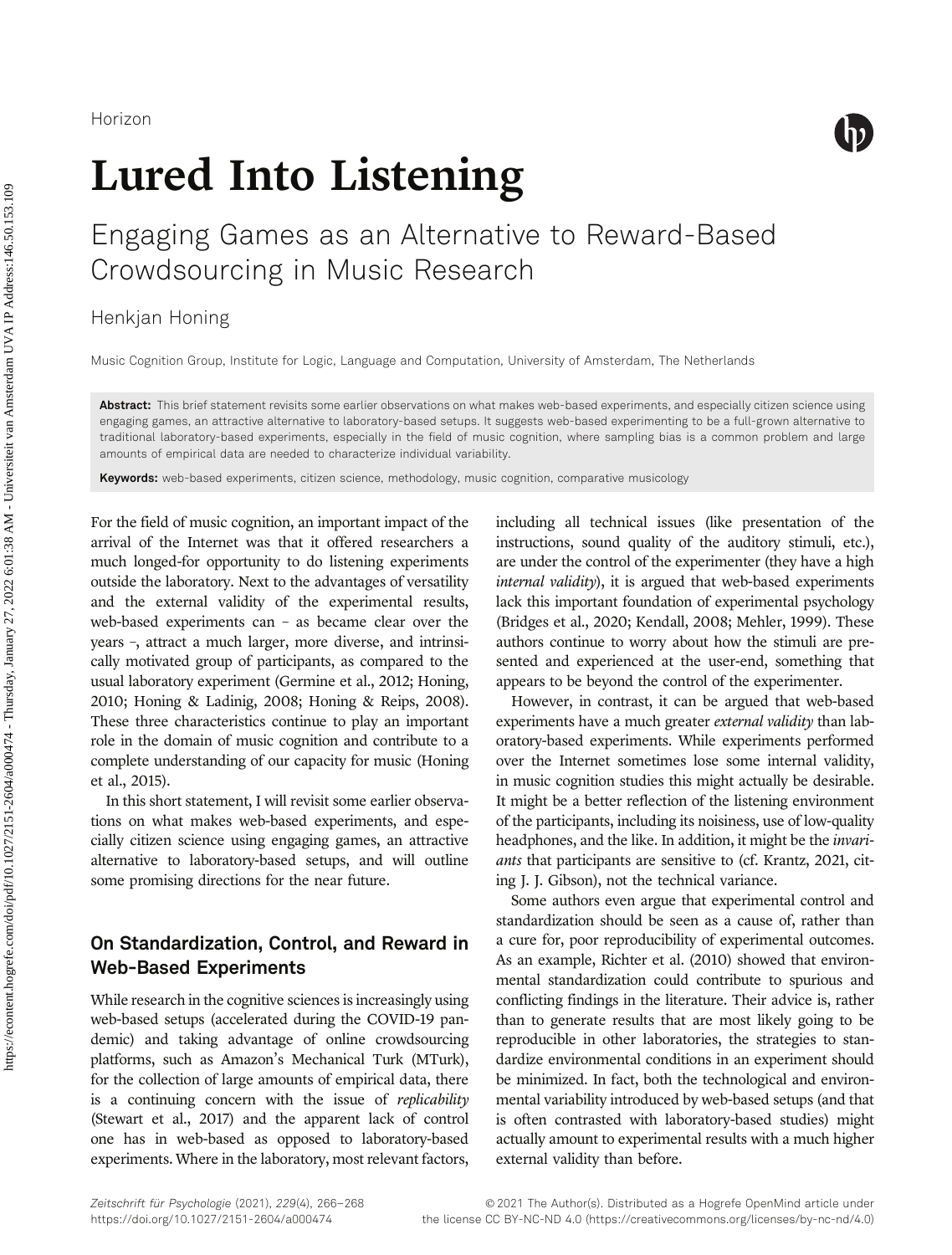And lastly, web-based experiments, because of their potential to obtain large amounts of empirical data, can reveal underlying perceptual and cognitive mechanisms that are not readily observed in the laboratory (see, e.g., Langlois et al., 2021, for a data-driven approach studying perception using crowdsourcing).

## Toward a Larger, More Varied, and Motivated Participant Pool

While web-based experiments can be argued to have a greater external validity (as discussed above), they also can reach a potentially much larger and more varied participant pool (cf. Sheskin et al., 2020). Especially if the webbased experiments are designed as an engaging game and provide personalized feedback, we know that it can easily attract tens of thousands of dedicated participants and introduce considerable statistical power (Burgoyne et al., 2013; Mehr et al., 2019).

Much current research in cognitive science takes advantage of this scale and relies on paid participants recruited through crowdsourcing platforms like MTurk. This is estimated by Stewart et al. (2017) to be 50% of all recently published cognitive science research. However, the quality of such reward-based data cannot always be guaranteed (Buhrmester et al., 2011; Chmielewski & Kucker, 2020). For instance, it is possible that participants motivation interacts with their performance in listening experiments (such as feeling obliged to listen for a long time). An alternative approach is to recruit participants by using engaging listening games (Honing, 2010), an approach that depends on the intrinsic motivation of the participants and hence will provide more valid data and less fraud or drop-out (Honing & Reips, 2008).

Still, one of the continuing challenges of web-based listening experiments is attracting a suitable participant group that is willing to seriously engage in online experiments. For this, several techniques are available that make such experiments attractive and intrinsically motivating (Aljanaki et al., 2014; Burgoyne et al., 2013), avoiding monetary rewards like MTurk (see above), course credit, or other motivations that could interfere with the quality of the responses.

# Advantages of Intrinsically Motivating Games for Music Research

Engaging listening games allow one (as suggested by some case studies, see below) to probe music cognition across many different cultures, societies, and environments on an unprecedented scale. As such, it can avoid the sampling bias from which much music cognition research suffers (Jacoby et al., 2020). Furthermore, the scale of data collection allows one to map out the capacity for music (i.e., musicality) and its variability (Honing, 2018), based on the distribution of

certain musical traits (e.g., the ability to hear a regular beat in music; Bouwer et al., 2018). It can provide the large amounts of phenotypic data needed to search for correlations with variations at the genetic level (e.g., using genome-wide association scans) and the associated environmental variables (for a recent example, see Niarchou et al., 2021). All this will further encourage the exchange of knowledge and methodologies between the fields of music cognition, genetics, and cognitive biology (Gingras et al., 2015).

### Some Trends for the Near Future

The main promise for web-based experiments in the field of music cognition lies, I think, in the development of intrinsically motivating games and the application of recent *citizen* science techniques that reveal in a natural way the behavior one is interested in. A successful citizen science experiment design is, of course, a challenge and might take more effort than a traditional laboratory experiment. But the few examples from the music domain that are currently available are quite promising (see, e.g., Harvard's themusiclab.org and the amsterdammusiclab.nl).

A recent example is "Hooked On Music," a citizen science project developed to uncover what makes music memorable. This game has been played 2 million times by nearly 200,000 participants in more than 200 countries. The game format is currently used for cross-cultural studies on music cognition and musical memory (Burgoyne et al., 2013; Honing, 2010). Of course, issues like privacy, confidentiality, reliability, and fraud continue to be a serious concern, but they are not fundamentally different from the issues that have to be dealt with for laboratory-based experiments (Garaizar & Reips, 2019; Honing & Reips, 2008).

In short: to secure reliability and validity (and avoid fraud or drop out) it seems wise to make a web-based experiment challenging and fun, not rewarding good answers, but simply participating, and make certain the participants feel involved (e.g., by giving personalized feedback). Overall, engaging games serve as an attractive alternative to reward-based crowdsourcing, and could attract, in principle, (1) a much larger, (2) more diverse, and (3) intrinsically motivated group of participants. These three characteristics continue to play an important role in the domain of music cognition and contribute to a complete understanding of our capacity for music (Honing et al., 2015).

## References

Aljanaki, A., Bountouridis, D., Burgoyne, J. A., van Balen, J., Wiering, F., Honing, H., & Veltkamp, R. (2014). Designing games with a purpose for data collection in music research. Emotify and hooked: Two case studies. In A. Aljanaki & A. De Gloria (Eds.), Games and learning alliance (pp. 29–40). Springer International Publishing.